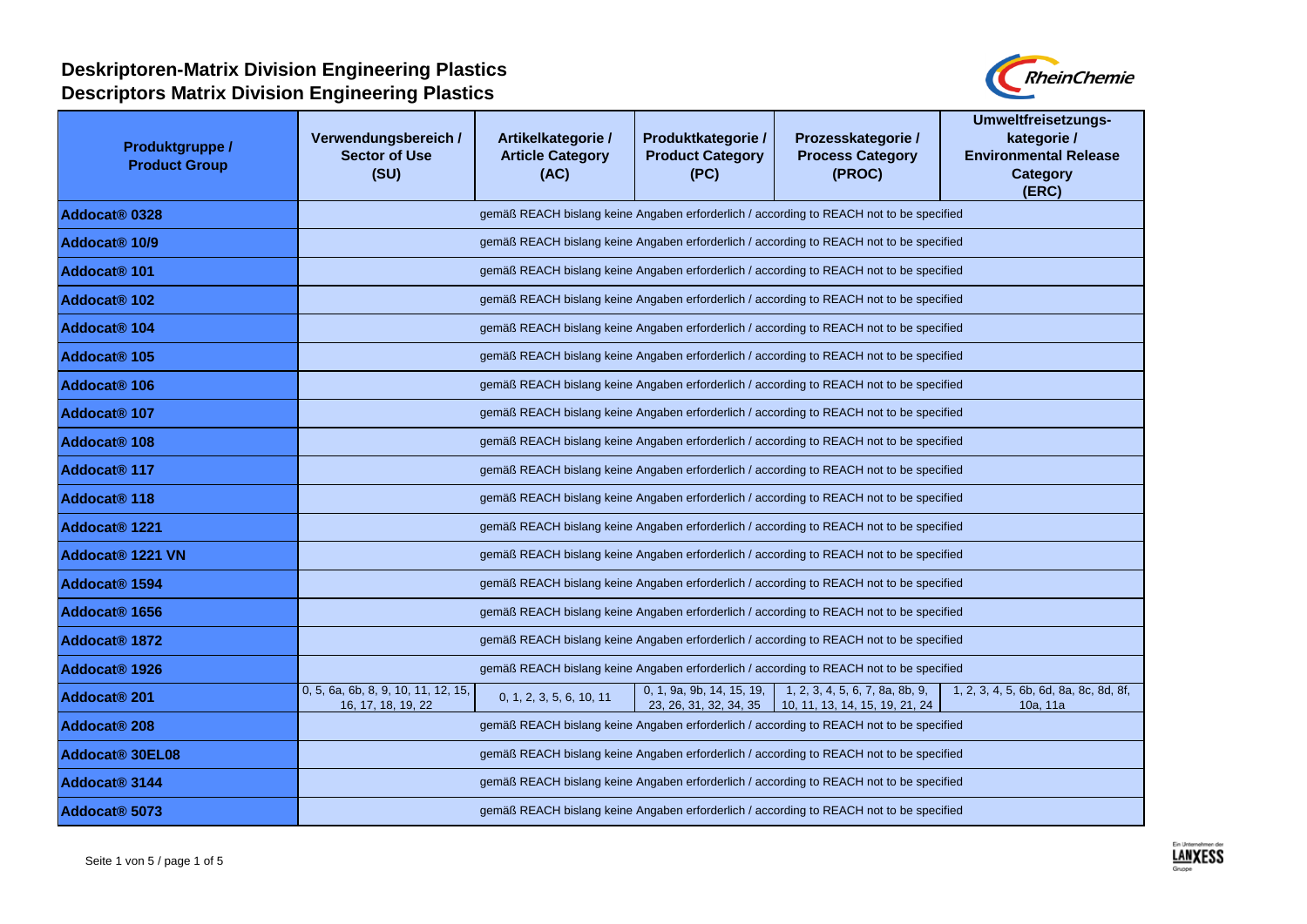

| Addocat <sup>®</sup> 726 B  | 3, 12, 17, 18, 21, 22                                                                   | keine Angaben / not specified                           | 32                               | 1, 2, 3, 4, 5, 7, 8a, 8b, 9, 10,<br>11, 13, 14, 15, 21            | 2, 3, 5, 8a, 8c, 8d, 8f, 10a, 11a      |
|-----------------------------|-----------------------------------------------------------------------------------------|---------------------------------------------------------|----------------------------------|-------------------------------------------------------------------|----------------------------------------|
| Addocat <sup>®</sup> 9018   | 3, 22                                                                                   | keine Angaben / not specified                           | 32 <sup>2</sup>                  | 2, 7, 14, 15, 21, 24                                              | 3, 5, 8c, 8f                           |
| Addocat <sup>®</sup> 9362   | gemäß REACH bislang keine Angaben erforderlich / according to REACH not to be specified |                                                         |                                  |                                                                   |                                        |
| Addocat <sup>®</sup> 9558   | gemäß REACH bislang keine Angaben erforderlich / according to REACH not to be specified |                                                         |                                  |                                                                   |                                        |
| Addocat <sup>®</sup> 9688   | gemäß REACH bislang keine Angaben erforderlich / according to REACH not to be specified |                                                         |                                  |                                                                   |                                        |
| Addocat <sup>®</sup> 9727 P | gemäß REACH bislang keine Angaben erforderlich / according to REACH not to be specified |                                                         |                                  |                                                                   |                                        |
| Addocat <sup>®</sup> 9876   | gemäß REACH bislang keine Angaben erforderlich / according to REACH not to be specified |                                                         |                                  |                                                                   |                                        |
| <b>Addocat® DB</b>          | keine Angaben / not specified                                                           | 2, 5                                                    | keine Angaben / not<br>specified | 1, 3, 4, 5, 8b, 9, 15                                             | 2, 3, 4, 5, 6a, 6b, 11a                |
| <b>Addocat® DMEA</b>        | 3, 8, 9, 10, 22                                                                         | keine Angaben / not specified                           | 9, 19, 21, 32                    | 1, 2, 3, 4, 5, 7, 8a, 8b, 9, 10,<br>13, 14, 15, 19, 21, 24        | 1, 2, 3, 4, 5, 6a, 8f, 9a              |
| <b>Addocat® FS</b>          | gemäß REACH bislang keine Angaben erforderlich / according to REACH not to be specified |                                                         |                                  |                                                                   |                                        |
| <b>Addocat® LTB</b>         | gemäß REACH bislang keine Angaben erforderlich / according to REACH not to be specified |                                                         |                                  |                                                                   |                                        |
| <b>Addocat® PP</b>          | gemäß REACH bislang keine Angaben erforderlich / according to REACH not to be specified |                                                         |                                  |                                                                   |                                        |
| <b>Addocat® PV</b>          | gemäß REACH bislang keine Angaben erforderlich / according to REACH not to be specified |                                                         |                                  |                                                                   |                                        |
| <b>Addocat® SO</b>          | 3, 21, 22                                                                               | keine Angaben / not specified 1, 9a, 9b, 10, 19, 20, 32 |                                  | 1, 2, 3, 4, 5, 6, 7, 8a, 8b, 9,<br>10, 11, 13, 14, 15, 19, 21     | 2, 3, 4, 5, 6a, 6b, 6d, 8c, 8f         |
| <b>Addocat® TPP</b>         | gemäß REACH bislang keine Angaben erforderlich / according to REACH not to be specified |                                                         |                                  |                                                                   |                                        |
| Addolink <sup>®</sup> 110   | gemäß REACH bislang keine Angaben erforderlich / according to REACH not to be specified |                                                         |                                  |                                                                   |                                        |
| Addolink®0312               | 9, 12                                                                                   | keine Angaben / not specified                           | 19                               | 1, 2, 3, 4, 6a                                                    | 1,6c                                   |
| Addolink®1604               | gemäß REACH bislang keine Angaben erforderlich / according to REACH not to be specified |                                                         |                                  |                                                                   |                                        |
| Addolink <sup>®1701</sup>   | 0, 3, 5, 10, 12, 13, 18, 19, 22                                                         | keine Angaben / not specified                           | keine Angaben / not<br>specified | 1, 2, 3, 4, 5, 7, 8a, 8b, 9, 10,<br>11, 13, 14, 15                | 2, 6c, 8c, 8f                          |
| Addolink®1705               | gemäß REACH bislang keine Angaben erforderlich / according to REACH not to be specified |                                                         |                                  |                                                                   |                                        |
| Addolink®30/10              | gemäß REACH bislang keine Angaben erforderlich / according to REACH not to be specified |                                                         |                                  |                                                                   |                                        |
| Addolink®3530               | gemäß REACH bislang keine Angaben erforderlich / according to REACH not to be specified |                                                         |                                  |                                                                   |                                        |
| Addolink®9521               | gemäß REACH bislang keine Angaben erforderlich / according to REACH not to be specified |                                                         |                                  |                                                                   |                                        |
| Addolink®9823               | gemäß REACH bislang keine Angaben erforderlich / according to REACH not to be specified |                                                         |                                  |                                                                   |                                        |
| <b>Addolink®B</b>           | 0, 3, 8, 9, 10, 22                                                                      | keine Angaben / not specified                           | 0, 1, 9a, 18                     | 1, 2, 3, 4, 5, 6, 7, 8a, 8b, 9,<br>10, 11, 13, 14, 15, 16, 19, 21 | 1, 2, 3, 4, 5, 6a, 6b, 6c, 6d, 7, 8a-f |

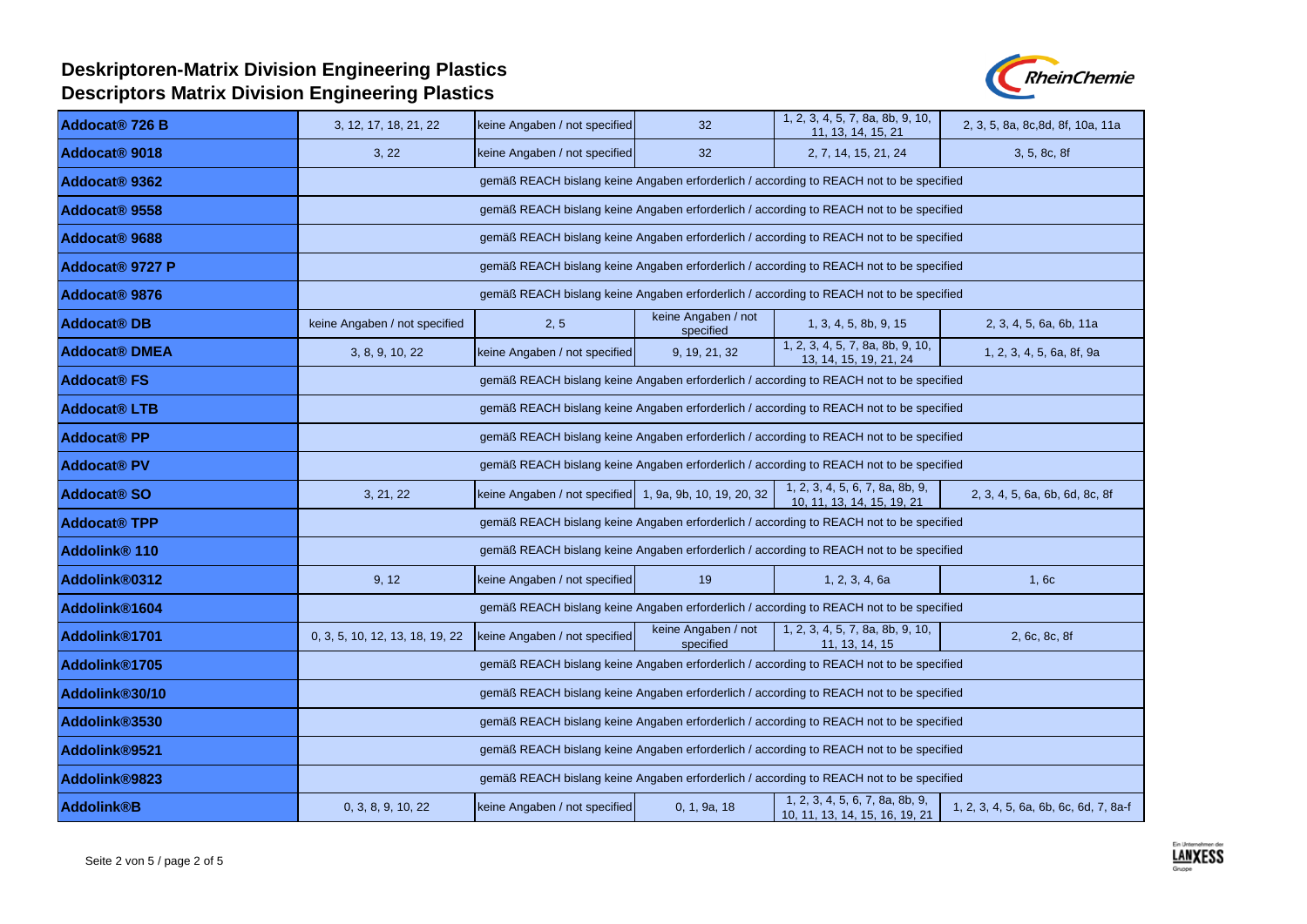

| <b>Addolink®CBM</b>                 | gemäß REACH bislang keine Angaben erforderlich / according to REACH not to be specified                                                                                                                                                              |  |  |  |  |  |  |
|-------------------------------------|------------------------------------------------------------------------------------------------------------------------------------------------------------------------------------------------------------------------------------------------------|--|--|--|--|--|--|
| <b>Addolink®H</b>                   | 1, 2, 3, 4, 5, 6, 7, 8a, 8b, 9,<br>keine Angaben / not specified<br>0, 1, 9a, 18<br>1, 2, 3, 4, 5, 6a, 6b, 6c, 6d, 7, 8a-f<br>0, 3, 8, 9, 10, 22<br>10, 11, 13, 14, 15, 16, 19, 21                                                                   |  |  |  |  |  |  |
| <b>Addolink®R</b>                   | 1, 2, 3, 4, 5, 6, 7, 8a, 8b, 9,<br>0, 3, 8, 9, 10, 22<br>keine Angaben / not specified<br>0, 1, 9a, 18<br>1, 2, 3, 4, 5, 6a, 6b, 6c, 6d, 7, 8a-f<br>10, 11, 13, 14, 15, 16, 19, 21                                                                   |  |  |  |  |  |  |
| <b>Addolink®THPE</b>                | gemäß REACH bislang keine Angaben erforderlich / according to REACH not to be specified                                                                                                                                                              |  |  |  |  |  |  |
| <b>Addolink®TR</b>                  | 0, 3, 6a, 6b, 8, 9, 10, 11, 12, 13, 0, 1, 2, 3, 5, 7, 9, 11, 12-1, 12-<br>1, 2, 3, 4, 5, 6a, 6b, 6c, 6d, 7, 8a, 8c,<br>1, 2, 3, 4, 5, 6, 7, 8a, 8b, 9,<br>0, 1, 9a, 9b, 19, 31, 32<br>10, 13-15, 17-19, 21-25<br>20, 22<br>8d, 8f, 10a, 11a<br>2, 13 |  |  |  |  |  |  |
| <b>Addolink®TT</b>                  | gemäß REACH bislang keine Angaben erforderlich / according to REACH not to be specified                                                                                                                                                              |  |  |  |  |  |  |
| Addonyl <sup>®</sup> 8073           | gemäß REACH bislang keine Angaben erforderlich / according to REACH not to be specified                                                                                                                                                              |  |  |  |  |  |  |
| Addonyl <sup>®</sup> 8108           | gemäß REACH bislang keine Angaben erforderlich / according to REACH not to be specified                                                                                                                                                              |  |  |  |  |  |  |
| Addonyl <sup>®</sup> 8110           | gemäß REACH bislang keine Angaben erforderlich / according to REACH not to be specified                                                                                                                                                              |  |  |  |  |  |  |
| Addonyl <sup>®</sup> 8112           | gemäß REACH bislang keine Angaben erforderlich / according to REACH not to be specified                                                                                                                                                              |  |  |  |  |  |  |
| Addonyl <sup>®</sup> 8120           | gemäß REACH bislang keine Angaben erforderlich / according to REACH not to be specified                                                                                                                                                              |  |  |  |  |  |  |
| Addonyl <sup>®</sup> 8200           | gemäß REACH bislang keine Angaben erforderlich / according to REACH not to be specified                                                                                                                                                              |  |  |  |  |  |  |
| Addonyl® Kat NL                     | gemäß REACH bislang keine Angaben erforderlich / according to REACH not to be specified                                                                                                                                                              |  |  |  |  |  |  |
| <b>Addonyl® P</b>                   | gemäß REACH bislang keine Angaben erforderlich / according to REACH not to be specified                                                                                                                                                              |  |  |  |  |  |  |
| <b>Addonyl® TT</b>                  | gemäß REACH bislang keine Angaben erforderlich / according to REACH not to be specified                                                                                                                                                              |  |  |  |  |  |  |
| Addovate <sup>®</sup> 1694          | gemäß REACH bislang keine Angaben erforderlich / according to REACH not to be specified                                                                                                                                                              |  |  |  |  |  |  |
| Addovate <sup>®</sup> 3240          | gemäß REACH bislang keine Angaben erforderlich / according to REACH not to be specified                                                                                                                                                              |  |  |  |  |  |  |
| Addovate <sup>®</sup> 390           | gemäß REACH bislang keine Angaben erforderlich / according to REACH not to be specified                                                                                                                                                              |  |  |  |  |  |  |
| <b>Addovate® BA</b>                 | gemäß REACH bislang keine Angaben erforderlich / according to REACH not to be specified                                                                                                                                                              |  |  |  |  |  |  |
| <b>Addovate® BR 551</b>             | gemäß REACH bislang keine Angaben erforderlich / according to REACH not to be specified                                                                                                                                                              |  |  |  |  |  |  |
| Addovate <sup>®</sup> DD 1092       | gemäß REACH bislang keine Angaben erforderlich / according to REACH not to be specified                                                                                                                                                              |  |  |  |  |  |  |
| <b>Addovate<sup>®</sup></b> EM      | gemäß REACH bislang keine Angaben erforderlich / according to REACH not to be specified                                                                                                                                                              |  |  |  |  |  |  |
| <b>Addovate® FA 510</b>             | gemäß REACH bislang keine Angaben erforderlich / according to REACH not to be specified                                                                                                                                                              |  |  |  |  |  |  |
| <b>Addovate® FR 1740</b>            | gemäß REACH bislang keine Angaben erforderlich / according to REACH not to be specified                                                                                                                                                              |  |  |  |  |  |  |
| <b>Addovate<sup>®</sup></b> FR 4090 | gemäß REACH bislang keine Angaben erforderlich / according to REACH not to be specified                                                                                                                                                              |  |  |  |  |  |  |

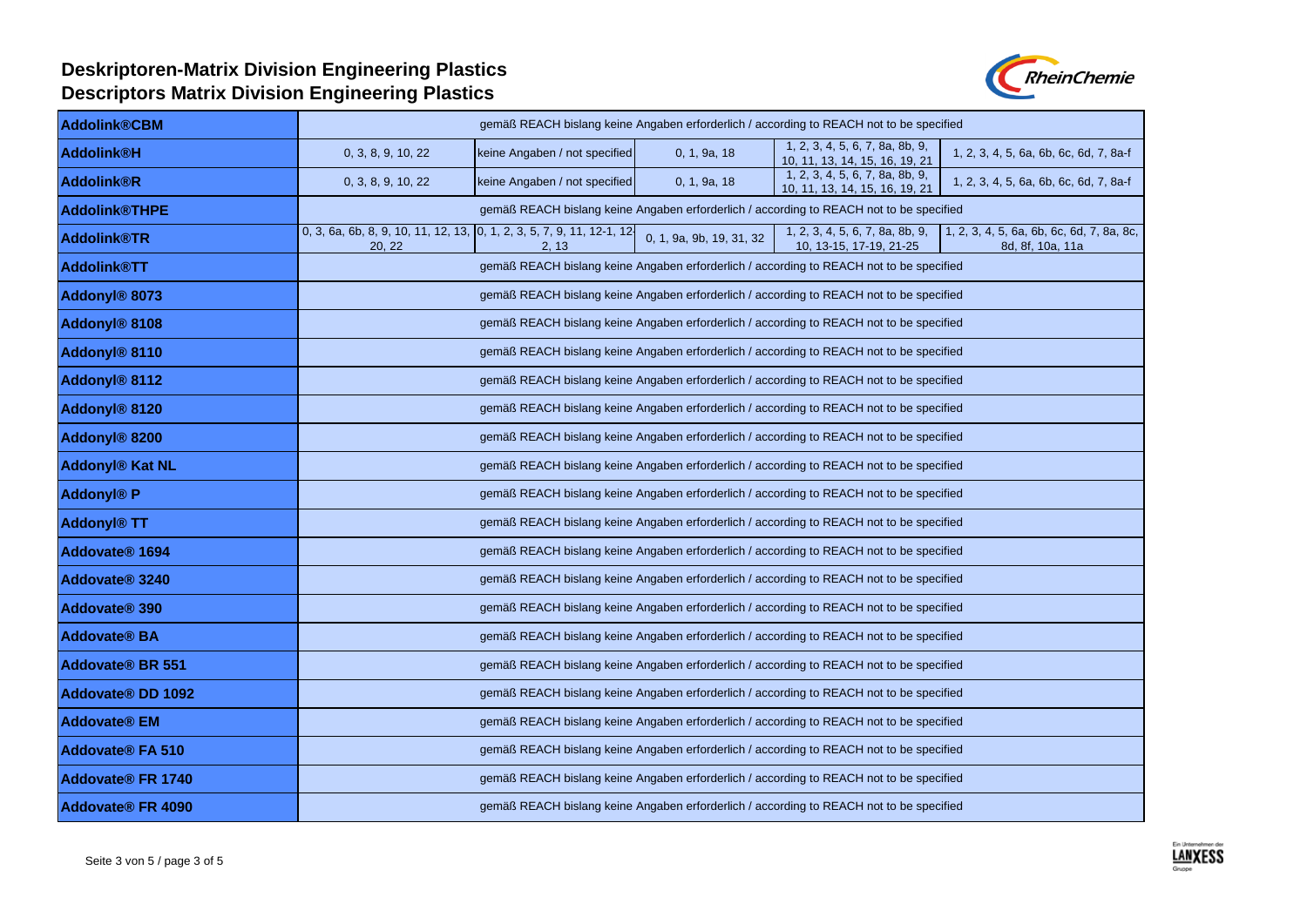

| <b>Addovate<sup>®</sup></b> LP | gemäß REACH bislang keine Angaben erforderlich / according to REACH not to be specified |                                                                                         |                                  |                                                                                         |                            |  |  |
|--------------------------------|-----------------------------------------------------------------------------------------|-----------------------------------------------------------------------------------------|----------------------------------|-----------------------------------------------------------------------------------------|----------------------------|--|--|
| <b>Addovate® OM</b>            | gemäß REACH bislang keine Angaben erforderlich / according to REACH not to be specified |                                                                                         |                                  |                                                                                         |                            |  |  |
| <b>Addovate® RF</b>            | gemäß REACH bislang keine Angaben erforderlich / according to REACH not to be specified |                                                                                         |                                  |                                                                                         |                            |  |  |
| <b>Addovate<sup>®</sup> RM</b> |                                                                                         | gemäß REACH bislang keine Angaben erforderlich / according to REACH not to be specified |                                  |                                                                                         |                            |  |  |
| <b>Addovate® SM</b>            |                                                                                         | gemäß REACH bislang keine Angaben erforderlich / according to REACH not to be specified |                                  |                                                                                         |                            |  |  |
| <b>Addovate<sup>®</sup> ST</b> |                                                                                         |                                                                                         |                                  | gemäß REACH bislang keine Angaben erforderlich / according to REACH not to be specified |                            |  |  |
| <b>Addovate® SV</b>            |                                                                                         |                                                                                         |                                  | gemäß REACH bislang keine Angaben erforderlich / according to REACH not to be specified |                            |  |  |
| Addovate® Thermostab Pastillen |                                                                                         | gemäß REACH bislang keine Angaben erforderlich / according to REACH not to be specified |                                  |                                                                                         |                            |  |  |
| <b>Addovate<sup>®</sup> TX</b> |                                                                                         | gemäß REACH bislang keine Angaben erforderlich / according to REACH not to be specified |                                  |                                                                                         |                            |  |  |
| <b>Addovate<sup>®</sup></b> WM | gemäß REACH bislang keine Angaben erforderlich / according to REACH not to be specified |                                                                                         |                                  |                                                                                         |                            |  |  |
| <b>Addovate® ZL</b>            | gemäß REACH bislang keine Angaben erforderlich / according to REACH not to be specified |                                                                                         |                                  |                                                                                         |                            |  |  |
| <b>Arcol® Polyol 1105 S</b>    | gemäß REACH bislang keine Angaben erforderlich / according to REACH not to be specified |                                                                                         |                                  |                                                                                         |                            |  |  |
| Desmodur <sup>®</sup> T 65 N   | 3, 8, 9, 10, 22                                                                         | keine Angaben / not specified                                                           | keine Angaben / not<br>specified | 1, 2, 3, 4, 5, 7, 8a, 8b, 9, 10,<br>13, 14, 15, 21                                      | 1, 2,3, 5, 6a, 6c, 8c, 8f  |  |  |
| Desmodur <sup>®</sup> T 80     | 3, 8, 9, 10, 22                                                                         | keine Angaben / not specified                                                           | keine Angaben / not<br>specified | 1, 2, 3, 4, 5, 7, 8a, 8b, 9, 10,<br>13, 14, 15, 21                                      | 1, 2, 3, 5, 6a, 6c, 8c, 8f |  |  |
| Desmorapid® 2329/5             | gemäß REACH bislang keine Angaben erforderlich / according to REACH not to be specified |                                                                                         |                                  |                                                                                         |                            |  |  |
| Desmophen <sup>®</sup> 2200 B  | gemäß REACH bislang keine Angaben erforderlich / according to REACH not to be specified |                                                                                         |                                  |                                                                                         |                            |  |  |
| Desmophen <sup>®</sup> 3600 Z  | gemäß REACH bislang keine Angaben erforderlich / according to REACH not to be specified |                                                                                         |                                  |                                                                                         |                            |  |  |
| Hycasyl <sup>®</sup> 100       | 0, 3, 10, 11, 12                                                                        | keine Angaben / not specified                                                           | 1, 19, 32                        | 1, 2, 3, 4, 5, 6, 8a, 8b, 9, 10,<br>14, 15, 21                                          | 1, 2, 3, 5, 8c             |  |  |
| Hycasyl <sup>®</sup> 1001      | 0, 3, 10, 11, 12                                                                        | keine Angaben / not specified                                                           | 1, 19, 32                        | 1, 2, 3, 4, 5, 6, 8a, 8b, 9, 10,<br>14, 15, 21                                          | 1, 2, 3, 5, 8c             |  |  |
| Hycasyl <sup>®</sup> 500       | gemäß REACH bislang keine Angaben erforderlich / according to REACH not to be specified |                                                                                         |                                  |                                                                                         |                            |  |  |
| Hycasyl <sup>®</sup> 510       | gemäß REACH bislang keine Angaben erforderlich / according to REACH not to be specified |                                                                                         |                                  |                                                                                         |                            |  |  |
| <b>Hytrel 10 MS</b>            | gemäß REACH bislang keine Angaben erforderlich / according to REACH not to be specified |                                                                                         |                                  |                                                                                         |                            |  |  |
| <b>RC-Compound 0707-0136</b>   | gemäß REACH bislang keine Angaben erforderlich / according to REACH not to be specified |                                                                                         |                                  |                                                                                         |                            |  |  |
| Regapren <sup>®</sup> P 302 HD | gemäß REACH bislang keine Angaben erforderlich / according to REACH not to be specified |                                                                                         |                                  |                                                                                         |                            |  |  |
| Stabaxol <sup>®</sup> I        | 0, 3, 10, 11, 12                                                                        | keine Angaben / not specified                                                           | 1, 19, 32                        | 1, 2, 3, 4, 5, 6, 8a, 8b, 9, 10,<br>14, 15, 21                                          | 1, 2, 3, 5, 8c             |  |  |